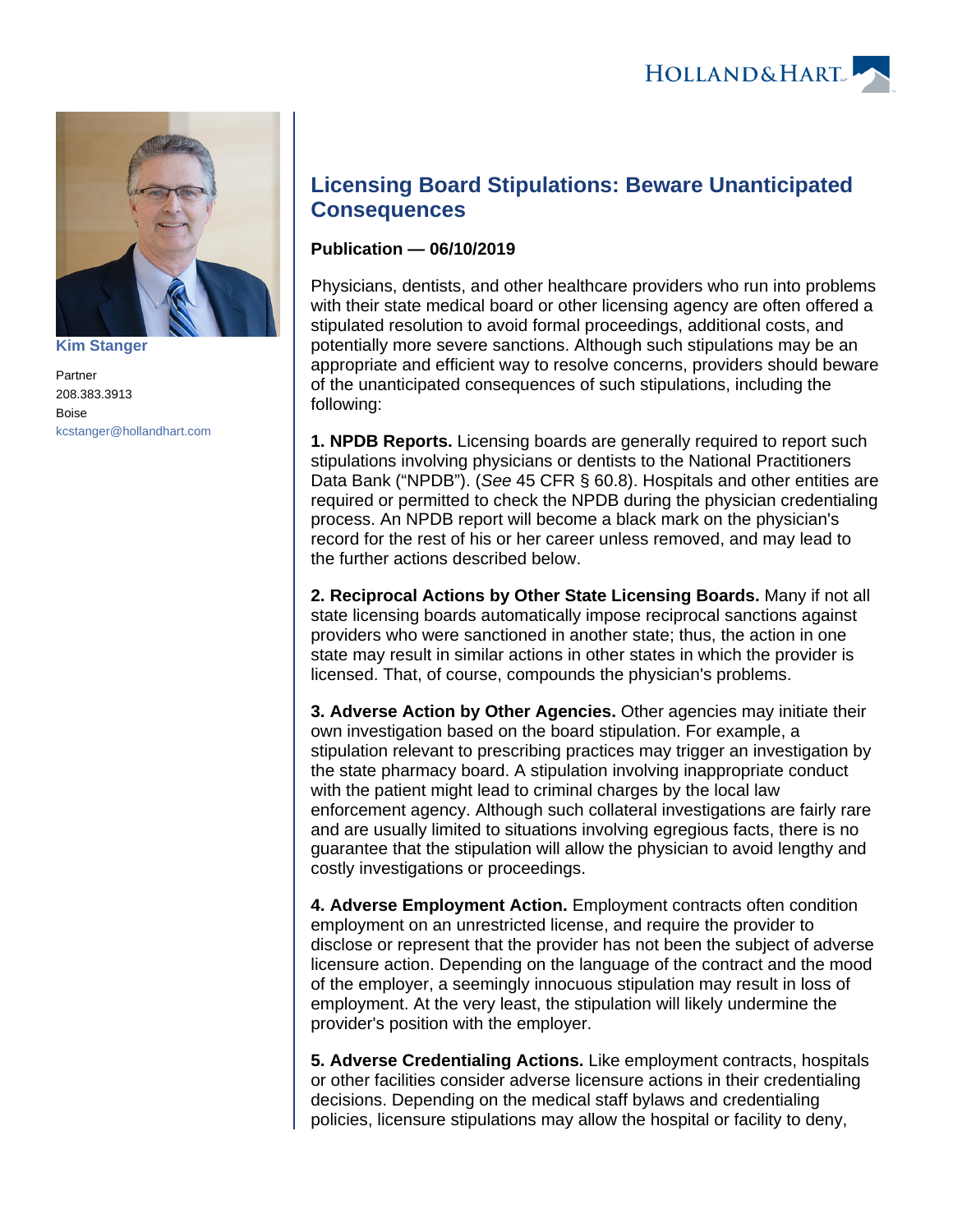

suspend, restrict, or terminate a provider's medical staff membership or privileges, thereby limiting the provider's practice options. Such adverse credentialing actions may also adversely affect the physician's employment or relationships with payers who are affiliated with the hospital.

**6. Adverse Payer Actions.** As with hospitals, many third party payers require that participating providers have an unrestricted license to practice, and that they are free from any adverse action by licensing boards or facilities. The stipulation is likely to trigger third party payer scrutiny and potential exclusion from payer networks and contracts. At the very least, the provider will be left to explain the situation to the payers and/or appeal the presumptive exclusion from participation.

**7. Specialty Boards.** Specialty boards may require a clean record as a condition of board certification. The stipulation may disqualify the physician from obtaining board certification, which in turn may adversely affect the physician's employment, medical staff membership, and practice.

**8. Future Disclosures.** Even if existing licensing boards, employers, hospitals, payers, and boards do not discover the stipulation on their own, they often include provisions in existing contracts or rules that require the provider to affirmatively disclose adverse licensing actions. At the very least, the provider will almost certainly need to disclose the stipulation in response to questions in the course of future credentialing actions, applications or renewals. The failure to disclose the stipulation is usually, in itself, grounds for the denial or termination of the requested employment, privileges or participation. Accordingly, the physician is going to have to rehash the stipulation for years to come.

**9. Adverse Publicity.** In most states, the licensing board is permitted or required to publish the action. Colleagues, patients and others in the community are likely to learn of the stipulation, resulting in professional embarrassment, diminished reputation, and loss of business.

**10. Malpractice Insurance.** Depending on underwriting requirements, the stipulation may adversely affect the provider's ability to secure or maintain professional liability insurance or the premiums charged for such insurance.

**11. Litigation.** Finally, the stipulation may result in civil lawsuits. The stipulation may spark suits by plaintiffs affected by the underlying concerns. In addition, plaintiffs' lawyers may attempt to use the stipulation in subsequent litigation against the provider. Even though the stipulation will likely be irrelevant and inadmissible to most malpractice cases, it can still cause discomfort and increase the costs of defense.

Given the potential penalties, providers should carefully consider the consequences of any stipulation. If there is no effective defense to the allegations, the provider may have little choice but to agree to an appropriate stipulation to minimize costs and avoid potentially worse sanction; however, the provider should attempt to negotiate the terms in the stipulation to minimize his or her exposure. For example, the board